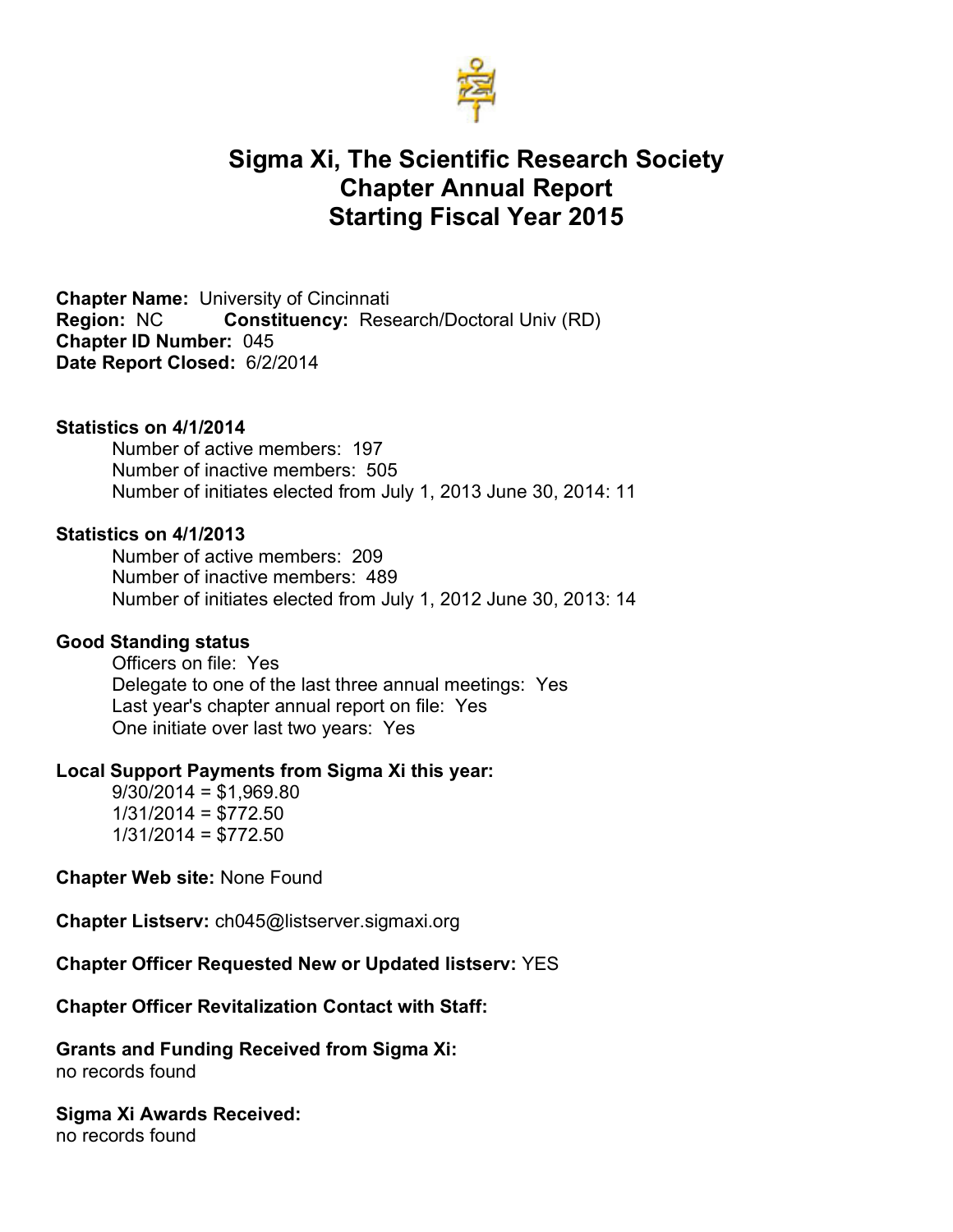# **Chapter Address:**

Cincinnati OH

## **Chapter Officers reported for FY2015 July 1, 2014 June 30, 2015**

**President:** Term: FY2015 **President ID:** 830750395 **Name:** Ms. Christy Holland **Home Number:** 513-871-1289 **Business Number:** 513-584-0400 **Fax Number:** 513-584-0431 **E-mail Address:** christy.holland@uc.edu

**Vice President:** Term: FY2015 **Vice President ID:** 20130450010 **Name:** Dr. Jason Heikenfeld Ph.D. **Home Number: Business Number:** 513-231-2629 **Fax Number: E-mail Address:** heikenjc@ucmail.uc.edu

**Secretary:** Term: FY2015 **Secretary ID:** 20110450024 **Name:** Dr. Anne Vonderheide Ph.D. **Home Number: Business Number:** 513-556-5724 **Fax Number: E-mail Address:** pawleca@ucmail.uc.edu

**Treasurer:** Term: FY2015 **Treasurer ID:** 20100450003 **Name:** Dr. Stephen Matter Ph.D. **Home Number:** 5136813449 **Business Number: Fax Number: E-mail Address:** mattersf@ucmail.uc.edu

# **No Annual Meeting Delegate For Fiscal Year 2015 was identified.**

### **Chapter Operations:**

Identified new chapter leaders: Yes Increased the number of members involved in/or attending chapter activities? No Sent a student to the Sigma Xi Student Research Conference? No Developed or maintained a chapter web site? Yes Sent a newsletter or regular communication to members? Yes Sent Electronic newsletter? Yes Communicated with inactive members? Yes Nominated new faculty or institutional leaders for Sigma Xi membership? Yes Paid initiate fees for new members? Yes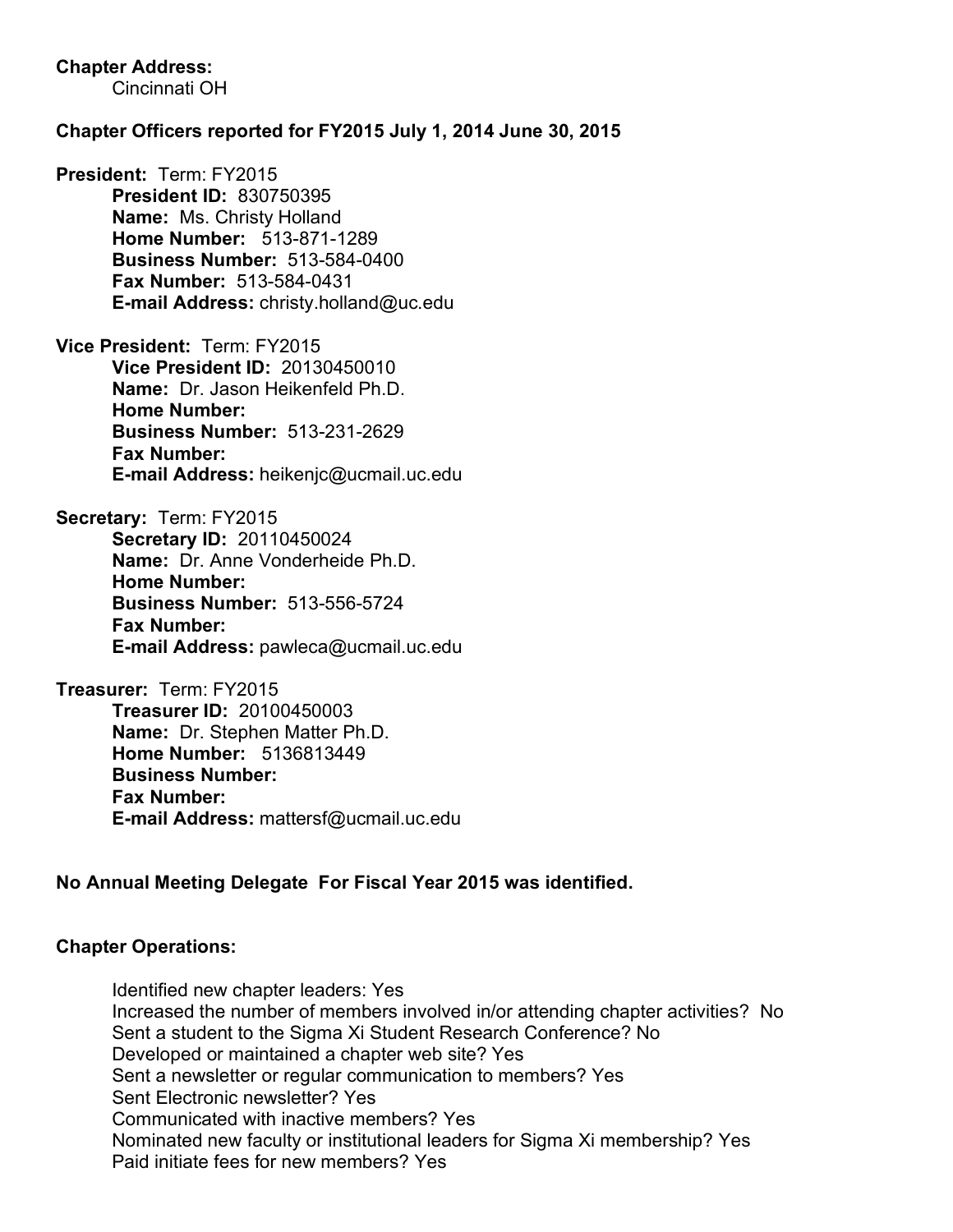Promoted Associate Members? No Created new chapter program? No Worked on revitalizing the chapter? Yes Worked with another Sigma Xi Chapter? Yes

## **Past Fiscal Year Chapter Activities:**

**ActivityName:** Young Investigator Award Lecture & Mixer **Participation:** 80 **Participants:** Mostly Sigma Xi members **Cost:** 967.60 **ChapterFunds:** Yes **InstitutionFunds:** Yes **YearDone:** > 10 years **Description:** Each spring, our chapter presents a yearly award to a promising young researcher. The following Fall the winner presents a public lecture. Jason Heikenfed gave the lecture in Fall 2013 and was presented with a \$500 award. We also provide each of our Graduate Student, Grants in Aid of Research winners to present in 10 minutes what they did with their summer funding from Sigma Xi. This event starts with a mixer of food and drink and invite the entire UC community, members and non-members.

**GradResSymp:** Yes **ScienceGenPublic:** Yes **AwardFacultyRes:** Yes **AwardGradRes:** Yes **SXDisLect:** Yes **HostedEventNewFac:** Yes **actstatus:** Complete



**ActivityName:** Sigma Xi Spring Mixer **Participation:** 50 **Participants:** Mostly Sigma Xi members **Cost:** 916.50 **ChapterFunds:** Yes **InstitutionFunds:** Yes **YearDone:** Please Choose **Description:** In the spring we have a mixer that we invite the entire UC community to introduce them to Sigma Xi members, and to announce our annual award winners. This year, the winners were:

2014 Sigma Xi Young Investigator Award Jure Zupan, Assistant Professor, Department of Physics, The McMicken College of Arts & Science

2013-2014 UC Sigma Xi Outstanding Science/Mathematics High School Teacher Award for Greater Cincinnati. Joe Gray, Notre Dame Academy

2014 Sigma Xi Grants-in-Aid-of-Research Award Jinyoung Choi, Biological Sciences, Advisor: Dr. Daniel Buchholz Erika Freimuth, Geology, Advisor: Dr. Aaron Diefendorf